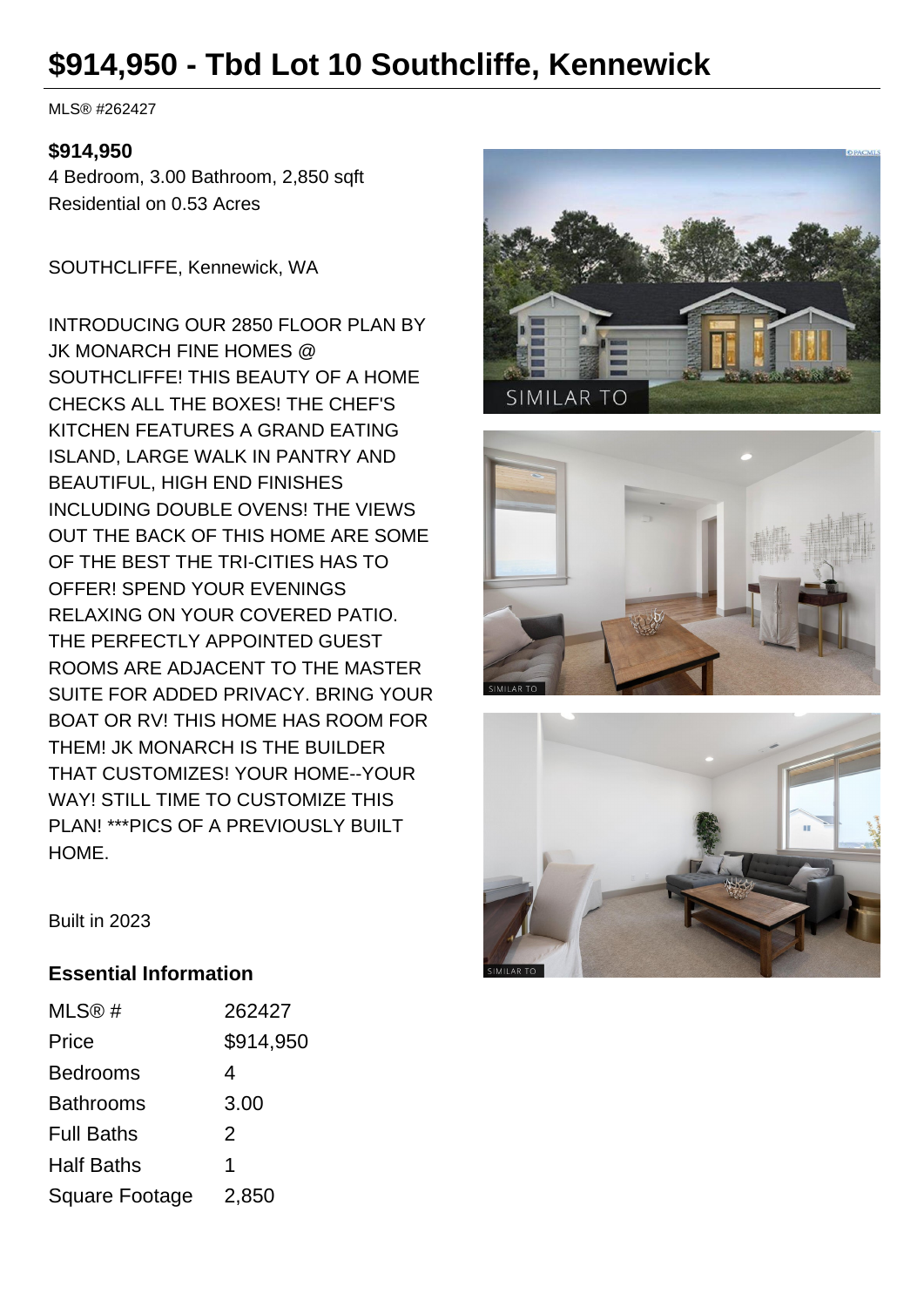| Acres             | 0.53                 |
|-------------------|----------------------|
| <b>Year Built</b> | 2023                 |
| <b>Type</b>       | Residential          |
| Sub-Type          | <b>Single Family</b> |
| <b>Style</b>      | Other                |
| <b>Status</b>     | To Be Built          |

## **Community Information**

| <b>Address</b> | <b>Tbd Lot 10 Southcliffe</b> |
|----------------|-------------------------------|
| Area           | <b>Benton</b>                 |
| Subdivision    | <b>SOUTHCLIFFE</b>            |
| City           | Kennewick                     |
| <b>State</b>   | WA                            |
| Zip Code       | 99338                         |

## **Amenities**

| <b>Utilities</b> | Appliances-Electric, Electric                                               |
|------------------|-----------------------------------------------------------------------------|
| Parking          | Attached, Door Opener, Finished, 4 car, RV Parking-Covered, Garage-4<br>Car |
| # of Garages     | 4                                                                           |
| Garages          | Attached, Door Opener, Finished, 4 car, RV Parking-Covered                  |

## **Interior**

| <b>Interior Features</b> | Ceiling - Raised, Extra Storage                          |
|--------------------------|----------------------------------------------------------|
| Appliances               | Dishwasher, Garbage Disposal, Microwave Oven, Range/Oven |
| Heating                  | Central Air, Forced Air                                  |
| Fireplace                | Yes                                                      |
| <b>Fireplaces</b>        | 1, FP - Gas, In Family Room, See Remarks                 |

### **Exterior**

| <b>Exterior</b>          | Stucco, Rock         |
|--------------------------|----------------------|
| <b>Exterior Features</b> | Patio/Covered, Porch |
| Lot Description          | View, Corner Lot     |
| Windows                  | Windows - Vinyl      |
| Roof                     | <b>Comp Shingle</b>  |
| Foundation               | <b>Crawl Space</b>   |
|                          |                      |

### **Additional Information**

Days on Market 5